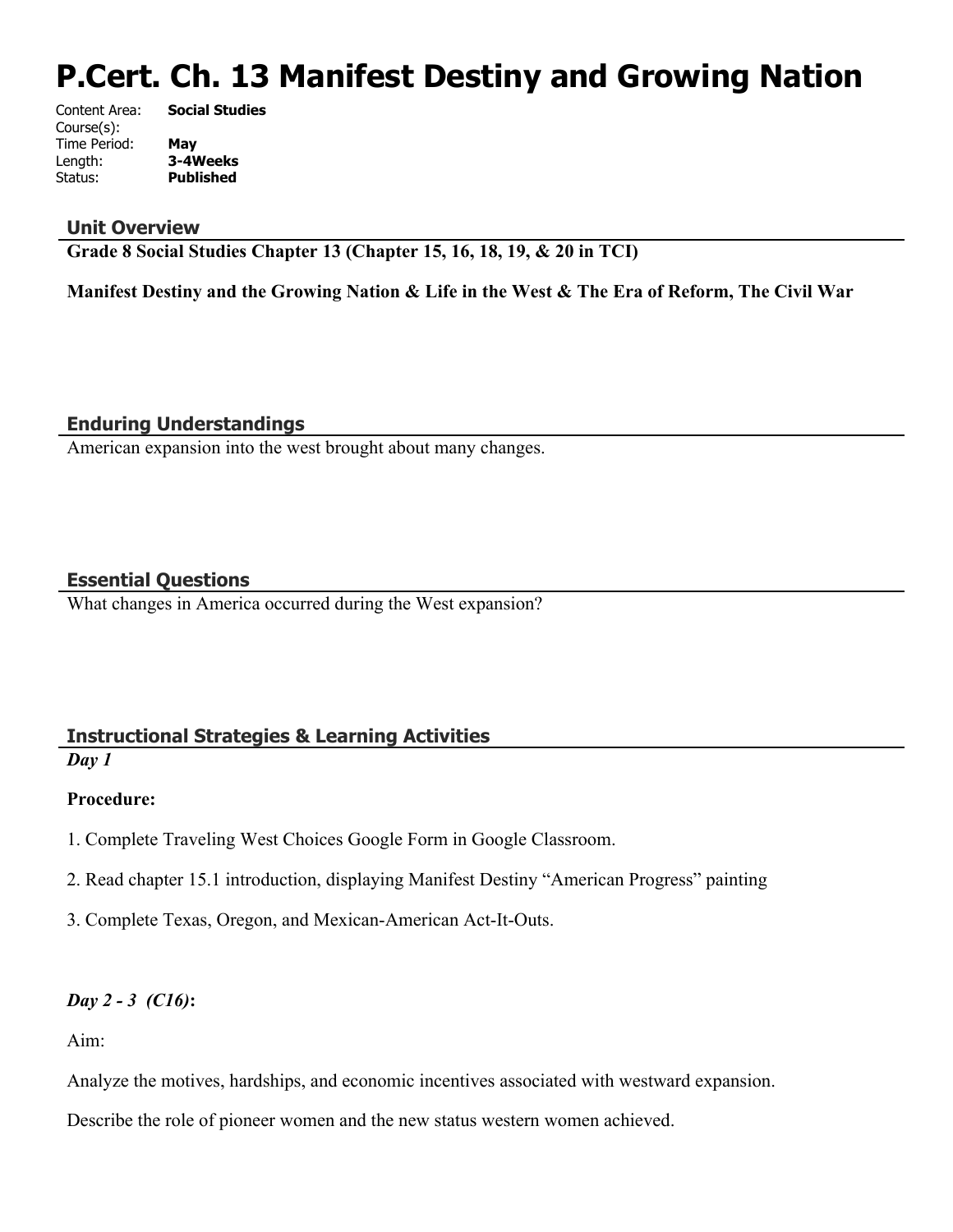Assessment: Life in West presentations/chart

Standards: 6.1.8.A.4., 6.1.8.A.4.b

# *Day 4 (C18)*

Aim:

Describe the conditions in prisons, in schools, for slaves, and for women in the mid-1800s, and identify reform movements that resulted

-Evaluate how well reform movements improved life for Americans

-Explain the contributions of such reformers as Horace Mann, William Lloyd Garrison, Frederick Douglass, Elizabeth Cady Stanton, Charles G. Finney, Henry David Thoreau, and Ralph Waldo Emerson

Assessment: presentations; prep WS; activity; evaluation WS

Standards: 6.1.8.D.4.b; SL.8.1a-d

## **Day 5 (optional)**

#### **Procedure:**

1. Distribute Student Handouts A & B. Review directions and explain the word "redress". Orally read Student Handout B: Fact Sheet on Women in the U.S. Today. Students work in pairs to complete the analysis of the Declaration of Sentiments Student Handout A.

2. Review answers and discuss.

#### **Day 6 (optional)**

#### **Procedure:**

1. Project Visual 18: Let Us All Speak Our Minds

## **Day 7 (C19)**

Aim:

-Analyze images to hypothesize how the geographies, economies, types of transportation, and societies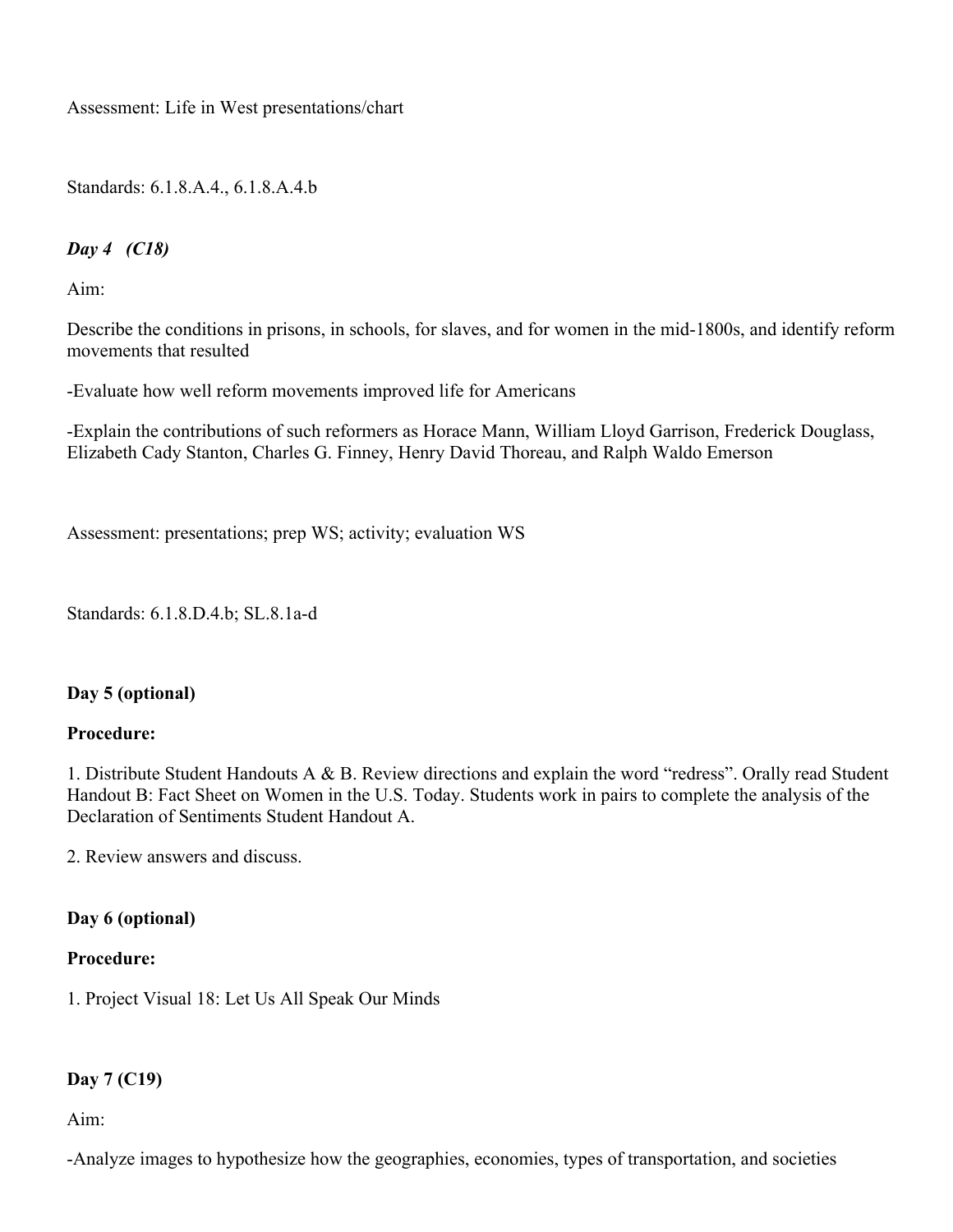differed in the North and South.

-Compare the economies and societies of the North and South

-Explain the effects of new inventions and manufacturing methods on the North and South.

Assessment: evaluation WS; notes; C19 Processing

Standards: 6.1.8.B.5.a

# **Day 8 (C20)**

Aim:

Prepare for Washington, D.C. field trip.

Assessment: reformer evaluation chart, C19 Processing, presentations

## **Day 9 & 10**

Aim:

Research and present locations in Washington, D.C. to be visited on field trip.

Assessment: presentations

Standards: WHST 8.10; SL 8.4, SL 8.5, SL 8.6

#### **Day 11 & 12**

NO CLASS-WASHINGTON, D.C. TRIP

**Day 13 (C20)**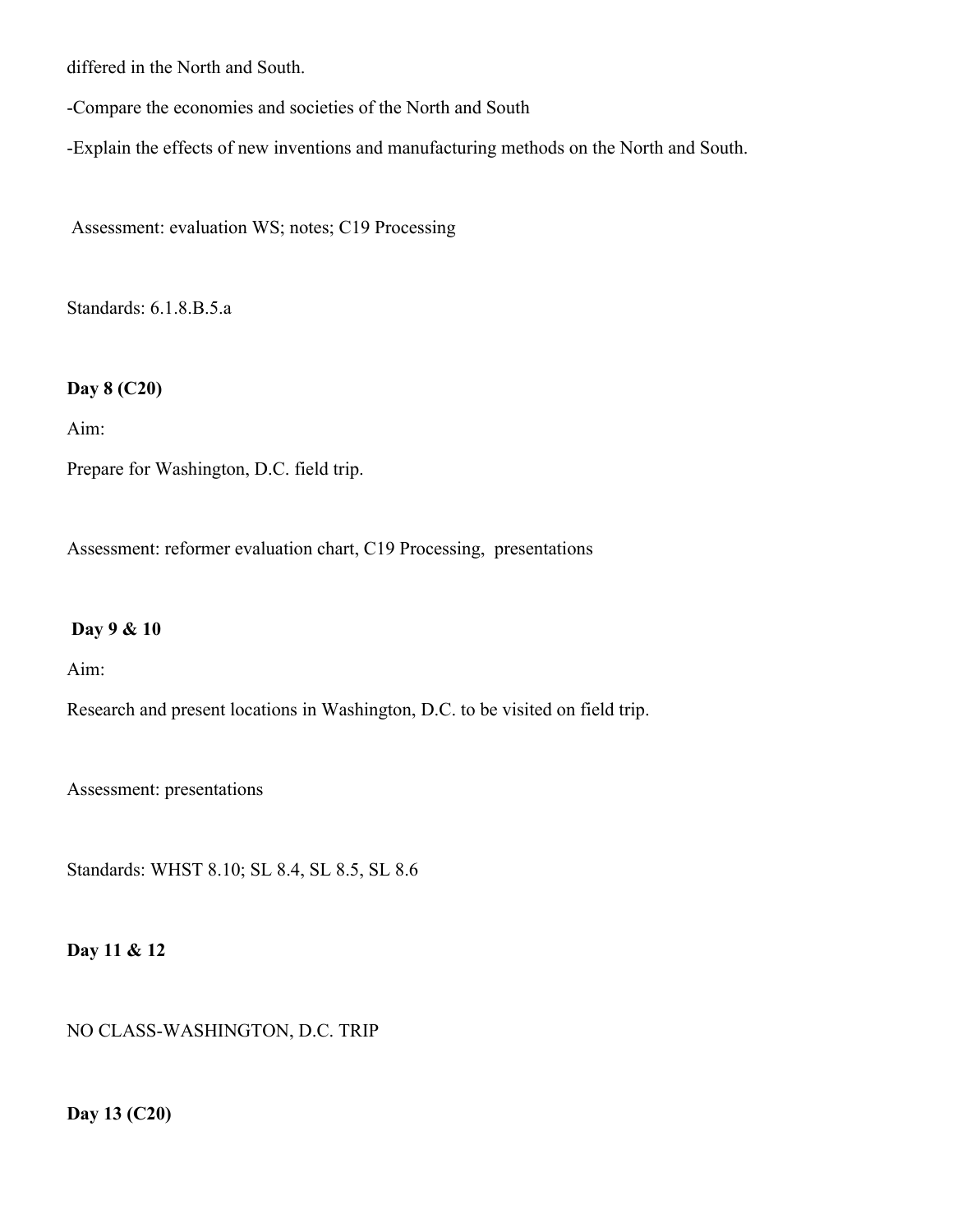#### **Aim:**

-Describe aspects of slave life and forms of resistance to slavery.

-Describe how slaves faced slavery and discrimination.

-Explain the growing resistance to slavery and New Jersey's role in the Underground Railroad.

Assessment: C20 Debriefing WS; Reading Further WS

Standards: 6.1.8.D.4.c

#### **Day 14**

Aim:

-Describe aspects of slave life and forms of resistance to slavery.

-Describe how slaves faced slavery and discrimination.

Assessment: C19 Processing; C20 WS

Standards: 6.1.8.D.5.a ; 6.1.8.D.5.c

#### *Day 15*

Aim:

-Prioritize the causes and events that led to the Civil War from different perspectives.

-Analyze the critical events and battles of the Civil War and determine how they contributed to the final outcome of the war.

-Assess the human and material costs of the Civil War in the North and South.

-Assess the role of various factors (i.e. geography, natural resources, demographics, transportation, leadership, and technology) that affected the course and outcome of the Civil War.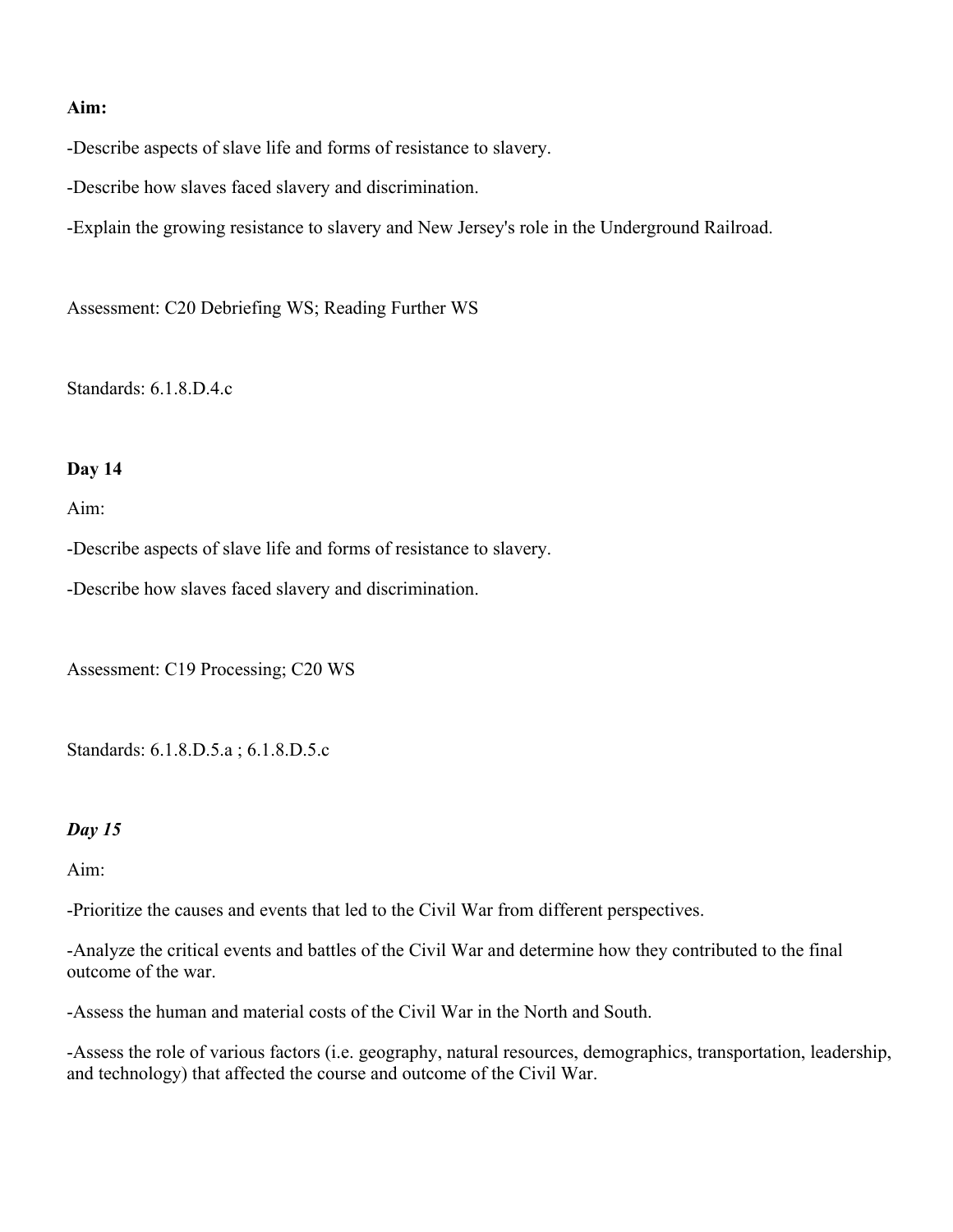Assessment: station activity

Standards: 6.1.8.B.5.a; 6.1.8.C.5.a, 6.1.8.D.5.a, 6.1.8.D.5.b

Aim:

-Prioritize the causes and events that led to the Civil War from different perspectives.

-Analyze the critical events and battles of the Civil War and determine how they contributed to the final outcome of the war.

-Assess the human and material costs of the Civil War in the North and South.

-Assess the role of various factors (i.e. geography, natural resources, demographics, transportation, leadership, and technology) that affected the course and outcome of the Civil War.

-Analyze the effectiveness of the 13th, 14th, and 15th Amendments to the U.S. Constitution from multiple perspectives.

Assessment: station activity

Standards: 6.1.8.B.5.a; 6.1.8.C.5.a, 6.1.8.D.5.a, 6.1.8.D.5.b, 6.1.8.D.5.d

# **Integration of 21st Century Themes and Career Exploration**

| CRP.K-12.CRP2        | Apply appropriate academic and technical skills.                                   |
|----------------------|------------------------------------------------------------------------------------|
| CRP.K-12.CRP4        | Communicate clearly and effectively and with reason.                               |
| CRP.K-12.CRP11       | Use technology to enhance productivity.                                            |
| CRP.K-12.CRP8        | Utilize critical thinking to make sense of problems and persevere in solving them. |
| <b>CRP.K-12.CRP7</b> | Employ valid and reliable research strategies.                                     |
| CRP.K-12.CRP1        | Act as a responsible and contributing citizen and employee.                        |
| CRP.K-12.CRP12       | Work productively in teams while using cultural global competence.                 |

## **Technology Integration**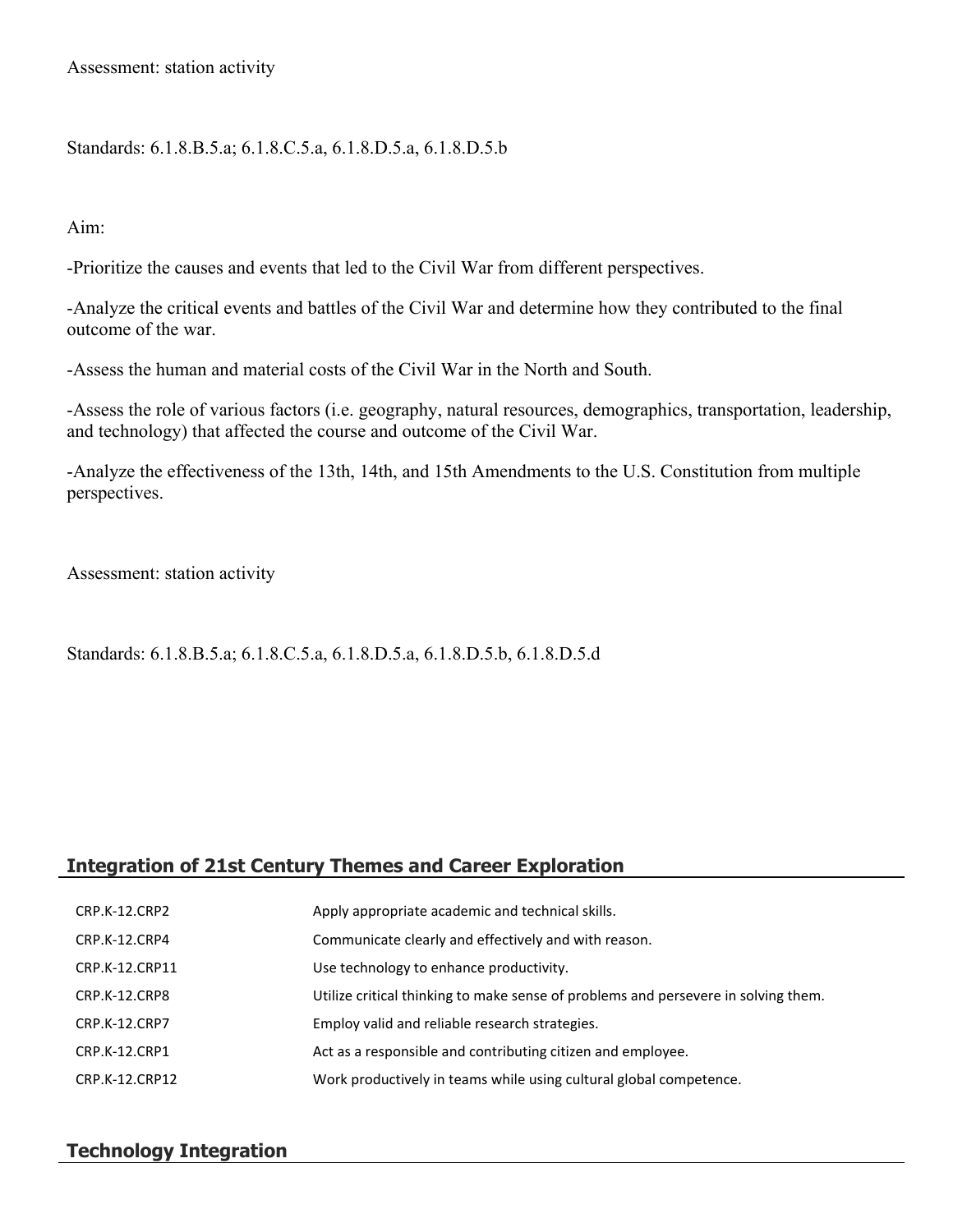Google Classroom/Google forms

**ICivics** 

TCI.com

cspan-classroom.org

CNN.com

NPS.gov

History.com/civil-war 150

bettlefields.org

gilderlehrman.org

| TECH.8.1.8.D.CS2    | Demonstrate personal responsibility for lifelong learning.                                                                                                                                                                                     |
|---------------------|------------------------------------------------------------------------------------------------------------------------------------------------------------------------------------------------------------------------------------------------|
| <b>TECH.8.1.8</b>   | Educational Technology: All students will use digital tools to access, manage, evaluate, and<br>synthesize information in order to solve problems individually and collaborate and to<br>create and communicate knowledge.                     |
| <b>TECH.8.1.8.C</b> | Communication and Collaboration: Students use digital media and environments to<br>communicate and work collaboratively, including at a distance, to support individual<br>learning and contribute to the learning of others.                  |
| <b>TECH.8.1.8.F</b> | Critical thinking, problem solving, and decision making: Students use critical thinking skills<br>to plan and conduct research, manage projects, solve problems, and make informed<br>decisions using appropriate digital tools and resources. |
| TECH.8.1.8.C.CS1    | Interact, collaborate, and publish with peers, experts, or others by employing a variety of<br>digital environments and media.                                                                                                                 |
| TECH.8.1.8.D.CS1    | Advocate and practice safe, legal, and responsible use of information and technology.                                                                                                                                                          |
| TECH.8.1.8.E.CS2    | Locate, organize, analyze, evaluate, synthesize, and ethically use information from a<br>variety of sources and media.                                                                                                                         |
| TECH.8.1.8.D.1      | Understand and model appropriate online behaviors related to cyber safety, cyber<br>bullying, cyber security, and cyber ethics including appropriate use of social media.                                                                      |
| TECH.8.1.8.E.CS1    | Plan strategies to guide inquiry.                                                                                                                                                                                                              |

# **Interdisciplinary Connections**

# **Differentiation**

Learners with Special Needs

**Cornell Notes template**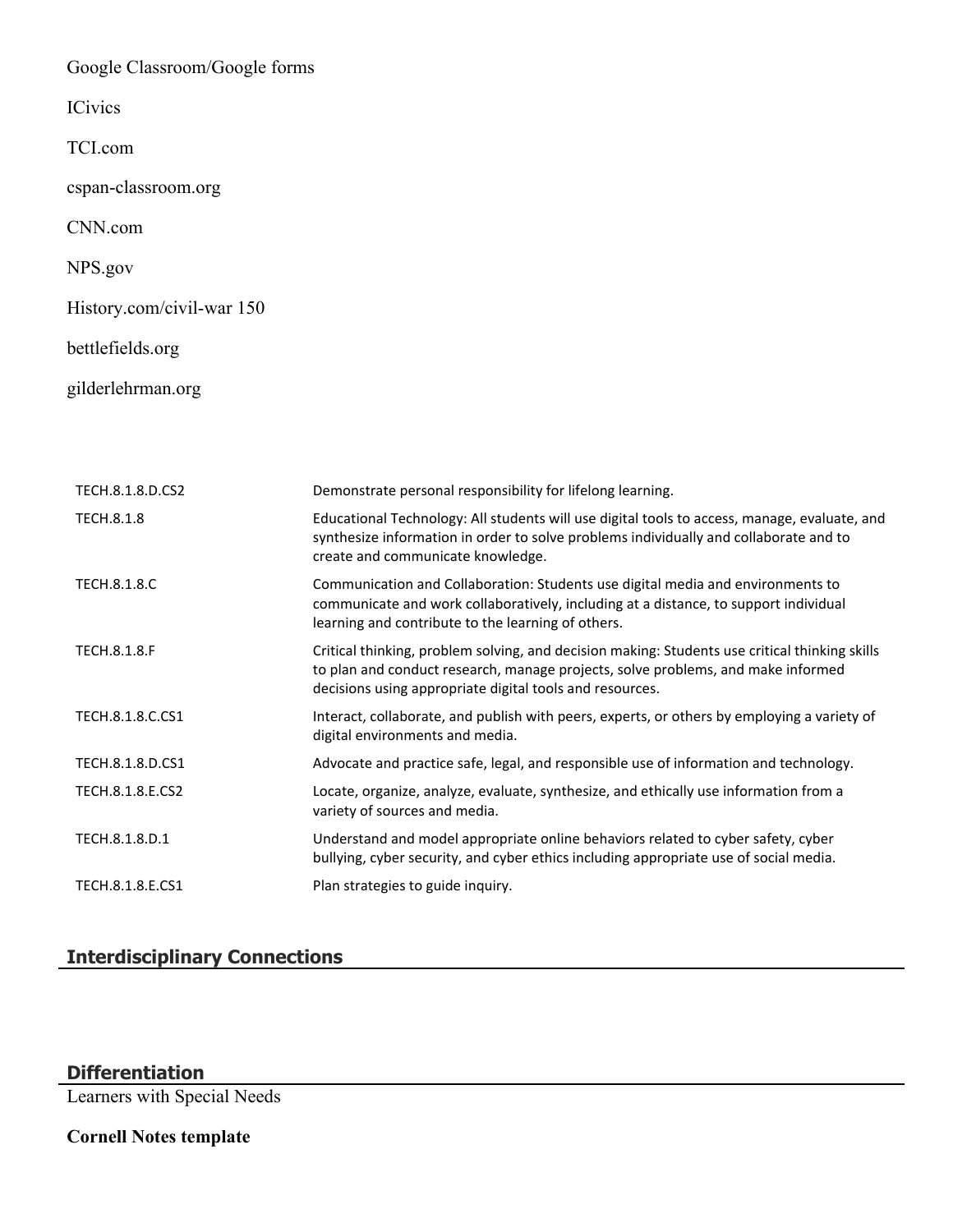**Study guide provided**

**Modified test/quizzes, as needed**

**Read aloud tests**

**Check agenda**

# **Modifications & Accommodations**

IEP and 504 Accommodations will be utilized.

# **Benchmark Assessments**

quizzes

tests

# **Formative Assessments**

See assessments listed above.

# **Summative Assessments**

See assessments listed above.